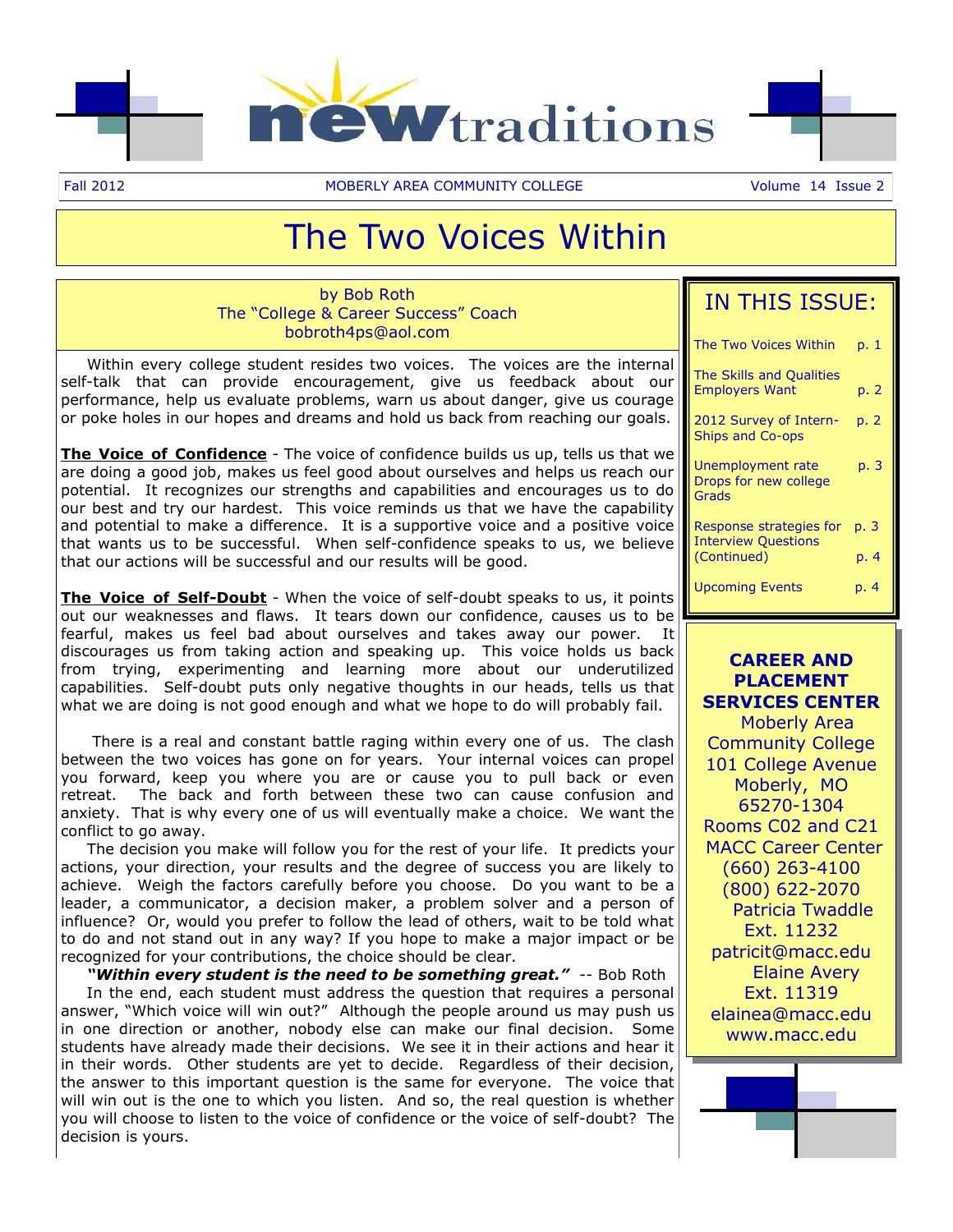*Page 2*

### The Skills and Qualities Employers Want in Their Class of 2013 Recruits

*Reprinted from: [Spotlight for Career Services Professionals](http://www.naceweb.org/spotlightonline/) October 24, 2012* 

What skills and qualities are employers seeking in the graduates they're recruiting from the Class of 2013? Above all, they're looking to hire candidates with outstanding **communication skills** and who are **team players**, according to results of NACE's *Job Outlook 2013* survey.

The top five skills/qualities employers report seeking are the same as last year, although the order has been somewhat shuffled.

In this year's survey, participants rated "ability to verbally communicate with persons inside and outside the organization" (second in *Job Outlook 2012*) and "ability to work in a team structure" (first in *Job Outlook 2012*) as the two most important candidate skills/ qualities.

These are followed by candidates' "ability to make decisions and solve problems," "ability to obtain and process information," (fifth in *Job Outlook 2012*) and "ability to plan, organize, and prioritize work" (fourth in *Job Outlook 2012*).

And like last year, the least important candidate skills/qualities on the list are the "ability to create and/or edit written reports" and the "ability to sell or influence others."

Following is the list of the employer ratings from the *Job Outlook 2013* report:

| <b>Skill/Quality</b>                                                                  | Weighted average rating* |
|---------------------------------------------------------------------------------------|--------------------------|
| Ability to verbally communicate with per-<br>sons inside and outside the organization | 4.63                     |
| Ability to work in a team structure                                                   | 4.60                     |
| Ability to make decisions and solve prob-<br>lems                                     | 4.51                     |
| Ability to plan, organize, and prioritize<br>work                                     | 4.46                     |
| Ability to obtain and process information                                             | 4.43                     |
| Ability to analyze quantitative data                                                  | 4.30                     |
| Technical knowledge related to the job                                                | 3.99                     |
| Proficiency with computer software pro-<br>grams                                      | 3.95                     |
| Ability to create and/or edit written reports                                         | 3.56                     |
| Ability to sell or influence others                                                   | 3.55                     |

**Employers rate the importance of candidate skills/qualities**

\*5-point scale, where 1=Not at all important; 2=Not very important; 3=Somewhat important; 4=Very important; and 5=Extremely important

Source: *Job Outlook 2013*, National Association of Colleges and Employers

Data for the *Job Outlook 2013* survey was collected from July 25, 2012 through September 10, 2012. A total of 244 surveys were returned—a 25.2 percent response rate. The full survey results will be available in November.

For an infographic about "Employers Rate Candidate Skills/Qualities" see [www.naceweb.org/infographics/employers-rate-candidate-skills-qualities.aspx](http://www.naceweb.org/infographics/employers-rate-candidate-skills-qualities.aspx)

### 2012 Internship & Co-op Survey

*Conducted by the National Association of Colleges and Employers* 

The 2012 Internship & Co-op Survey reinforces the fact that internships are a vital component of employers' college recruiting programs. This year's survey finds that employers expect to increase internship hiring by almost 9 percent and co-op hiring by about 8 percent. Of their total 2011-12 expected new college hires, more than 40 percent will come from employers' own internship and co-op programs.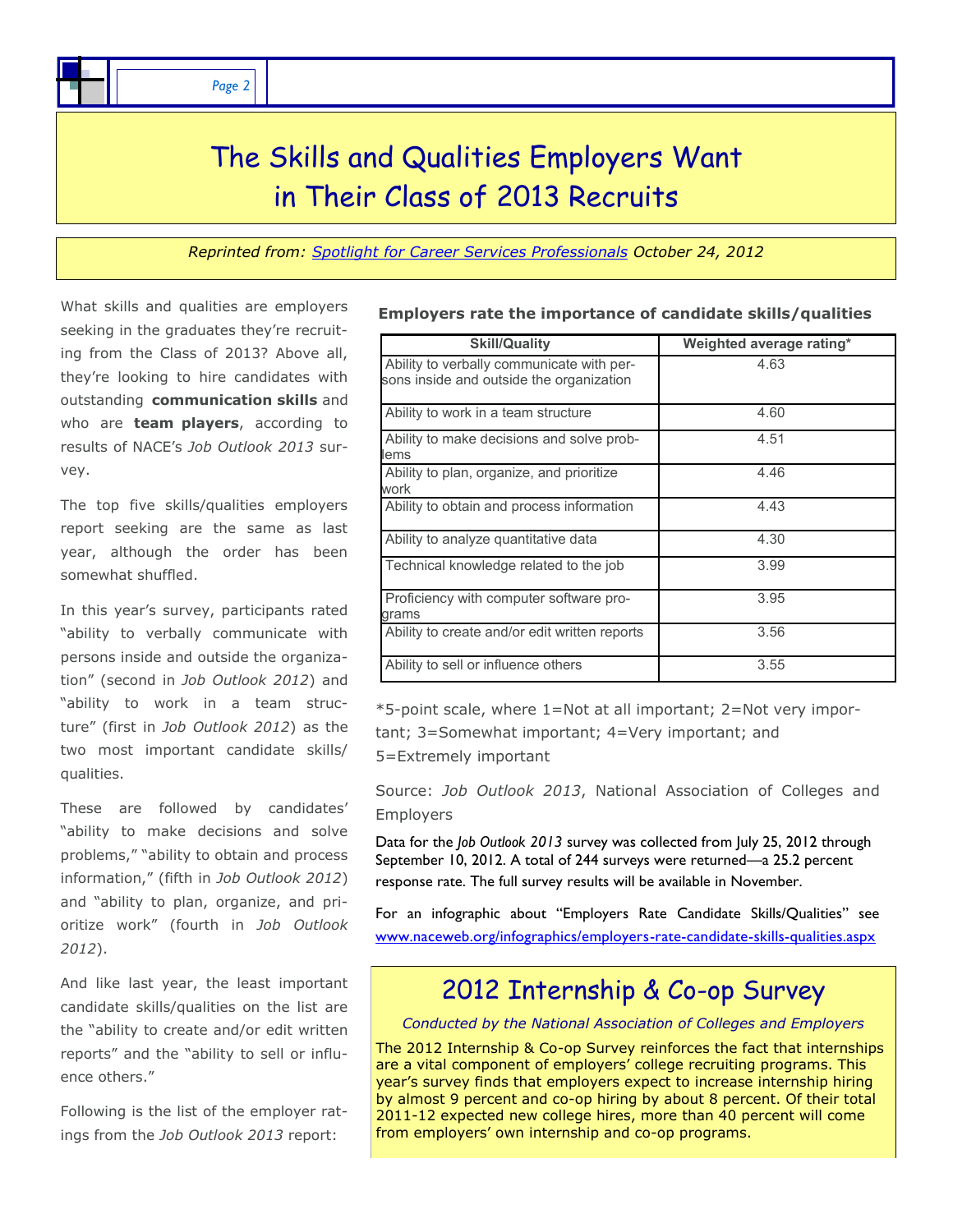# Unemployment Rate for New College Graduates Continues to Drop

*Reprinted from: [Spotlight for Career Services Professionals](http://www.naceweb.org/spotlightonline/) October 10, 2012* National Association of Colleges and Employers (NACE)

The unemployment rate for new college graduates is down significantly from last year, continuing a decrease in unemployment for this group, according to an analysis of the numbers released by the U.S. Bureau of Labor Statistics last week.

In September 2012, the unemployment rate for new college graduates—defined as college graduates ages 20 to 24—fell to 6.3 percent from 8.3 percent in September 2011 and 9.4 percent in September 2010.

"Because of data-collection anomalies, no one month can be taken as the absolute truth," says Ed Koc, NACE's director of strategic and Foundation research. "Instead, we look at quarterly and annual numbers for the larger story. These latest numbers confirm the trend of a slow, but steady, decrease in unemployment for new college graduates.

"The September 2012 numbers are in line with the trend shown over the first three quarters of the year where the unemployment rate for new graduates is dropping from the annual average of 8.8 percent for 2011 to a projected annual average of 7.5 percent for 2012."

Koc says that since the percentage of new college graduates in the work force remained largely unchanged from last year—81.9 percent in September 2012 versus 81.8 percent in September 2011—the unemployment rate change was not impacted by new graduates simply leaving the work force.

### **Response Strategies for Interview Questions**

**By Michael Neece, Monster.com Contributing Writer**

Every [interview question](http://career-advice.monster.com/job-interview/interview-questions/100-Potential-Interview-Questions/article.aspx) thrown your way presents an opportunity for you to make your case for why you're the best person for the position. You want to highlight your positive qualities and avoid giving reasons to disqualify you. That said, think about your overall response strategy for the interview.

#### **Examples Speak Volumes**

For each quality you present, make sure you're prepared to describe a situation where you demonstrated that quality. Basically, you always want to be able to back up any claims you might make. For example, if during the interview you say that you work well under pressure, be ready to describe an example where you did work effectively under pressure and delivered the results required.

#### **Steer the Interview Your Way**

One thing to guard against is getting lured into the interviewer's game of alternative or trick questions. Be like a politician. The next time you watch a debate or press conference, notice the kind of questions reporters ask, and then observe how the politician responds. Politicians often answer questions indirectly by presenting information they want to convey. You can do the exact same thing in a job interview.

For example, if the interviewer asks if you prefer to work alone or on a team, he may be trying to get you to say you are one way or the other. But you don't have to play this game. The reality is that most jobs require us to work both independently and in teams. Your response to this question should show that you have been successful in both situations.

Your answers also need to provide the reason to [hire](http://career-advice.monster.com/job-interview/interview-questions/why-should-we-hire-you/article.aspx)  [you,](http://career-advice.monster.com/job-interview/interview-questions/why-should-we-hire-you/article.aspx) and you want to avoid providing reasons not to hire you. Before responding to any interview question, take your time, breathe and think about your answer. Thoughtful answers delivered clearly are much better than empty answers given rapidly. And you're not being measured by your response time.

#### **Be Clear and Concise**

Be honest and succinct with your responses. Tell the truth in as positive a manner as possible, and don't discuss things or events in a negative fashion. Long answers are less effective than concise responses and tend to make interviewers suspicious. (continued on p. 4)